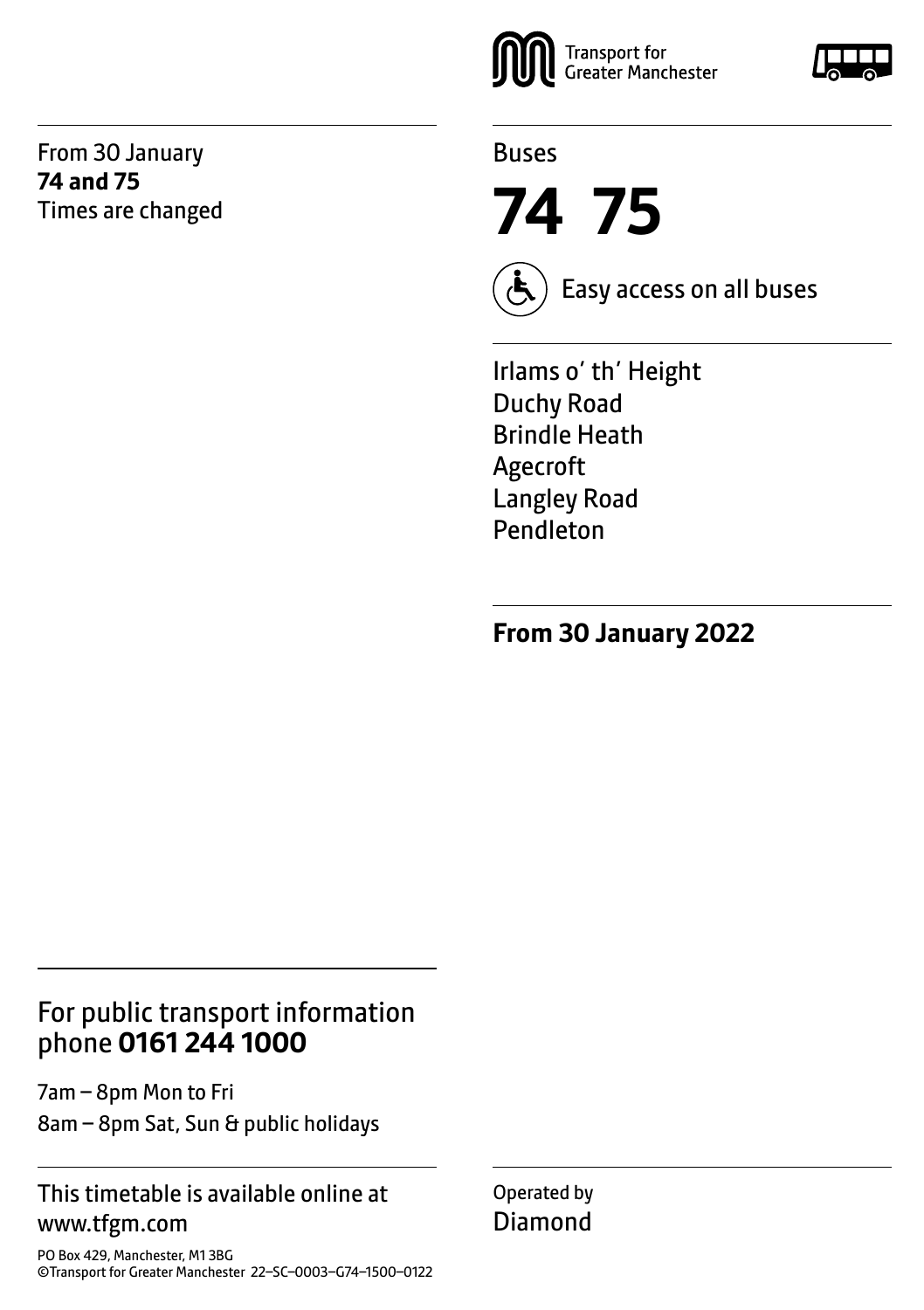# Additional information

# Alternative format

To ask for leaflets to be sent to you, or to request large print, Braille or recorded information phone 0161 244 1000 or visit www.tfgm.com

#### Easy access on buses



 Journeys run with low floor buses have no steps at the entrance, making getting on and off easier. Where shown, low floor buses have a ramp for access and a dedicated space for wheelchairs and pushchairs inside the bus. The bus operator will always try to provide easy access services where these services are scheduled to run.

# Using this timetable

Timetables show the direction of travel, bus numbers and the days of the week. Main stops on the route are listed on the left. Where no time is shown against a particular stop, the bus does not stop there on that journey. Check any letters which are shown in the timetable against the key at the bottom of the page.

# Where to find information about service changes

www.tfgm.com Bus station posters Leaflets from outlets.

# Tickets and information

Bus companies offer a range of tickets for use on their own buses. For travel on any service in the County, use System One tickets, including DaySaver. Travelshops provide tickets, information and journey planning advice on buses, trains and trams for work and pleasure.

# Using the 24 hour clock

Times are shown in four figures. The first two are the hour and the last two are the minutes.

0753 is 53 minutes past 7am 1953 is 53 minutes past 7pm



# Operator details

#### **Diamond**

Weston Street Bolton BL3 2AW Telephone 01204 937535 Email commentsdiamondbusnorthwest@rotala.co.uk www.diamondbuses.com

#### **Travelshops**

#### **Manchester Shudehill Interchange**

Mon to Sat 7am to 6pm Sunday Closed Public hols 10am to 1.45pm and 2.30pm to 5.30pm \*Including public holidays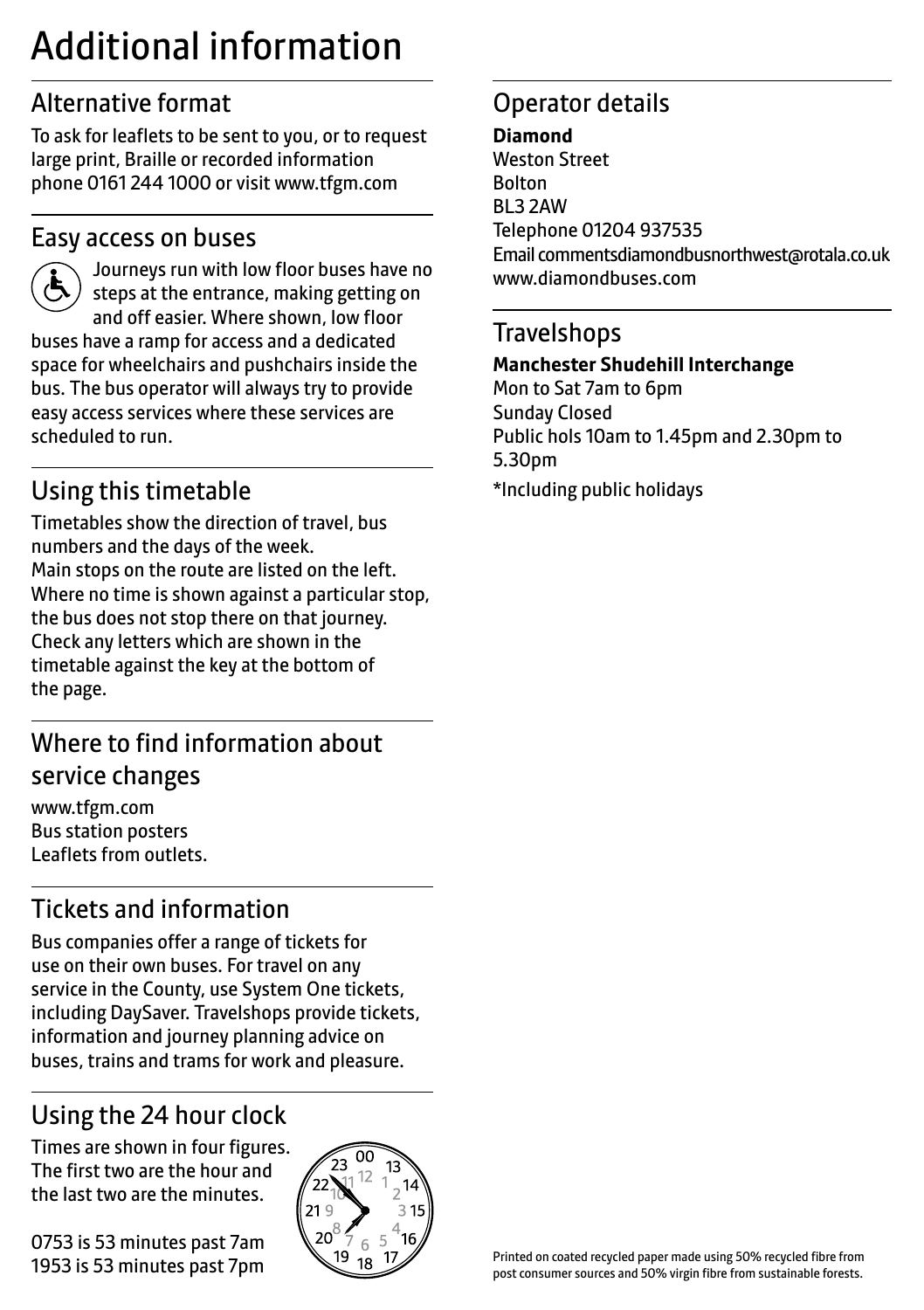



Contains Ordnance Survey data ©Crown copyright and database right 2010 ©0100022610 Transport for Greater Manchester 2022 Transport for Greater Manchester uses reasonable endeavours to check the accuracy of information published and to publish changes to information in a timely manner. In no event will Transport for Greater Manchester be liable for any loss that may arise from this information being inaccurate.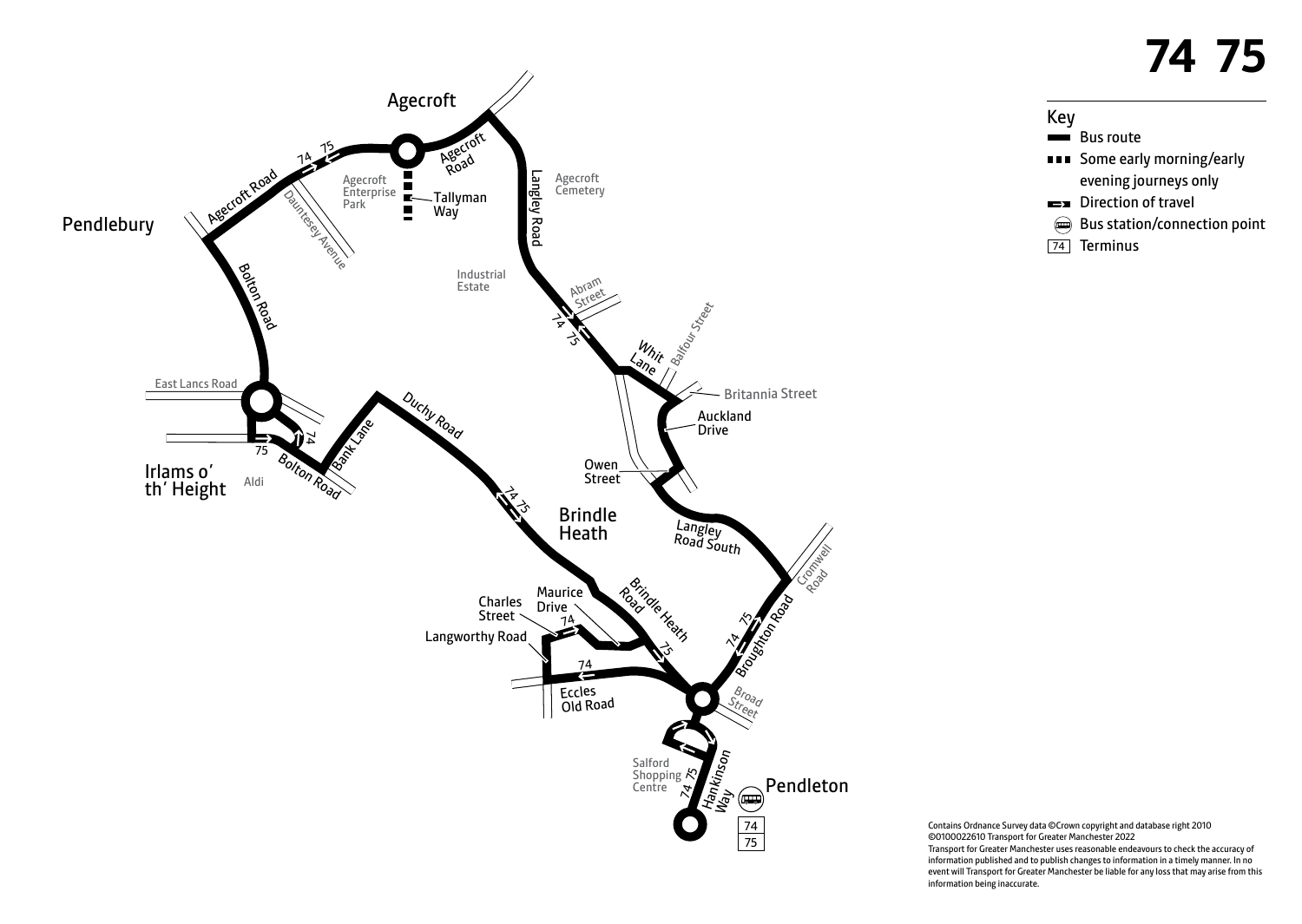# Pendleton — Duchy Road — Irlams o' th' Height — Agecroft — Langley Road circular 74

## Mondays to Fridays

| <b>Salford Shopping Centre</b> |                                                         |           |                     |       |      |      | 0627 0741 0847 0952 and 1452 1554 1702 1822 1924 2100  |  |
|--------------------------------|---------------------------------------------------------|-----------|---------------------|-------|------|------|--------------------------------------------------------|--|
| Irlams o' th' Height, Aldi     | 0636 0751 0857 1001 every 1501 1604 1711 1831 1933 2108 |           |                     |       |      |      |                                                        |  |
| Agecroft, Dauntesey Avenue     |                                                         |           |                     |       |      |      | 0639 0756 0902 1006 hour 1506 1609 1716 1836 1938 2112 |  |
| Agecroft Enterprise Park       |                                                         | 0641 0758 |                     | until |      |      |                                                        |  |
| <b>Salford Shopping Centre</b> |                                                         |           | 0653 0810 0915 1019 |       | 1519 | 1622 | 1729 1849 1951 2123                                    |  |

#### **Saturdays**

|      | 1752                           | 1852 | 2049                                           |
|------|--------------------------------|------|------------------------------------------------|
|      |                                |      | 2057                                           |
|      |                                |      | 2101                                           |
| 0919 | 1819                           | 1917 | 2112                                           |
|      | 0852 and<br>0906 hour<br>until |      | 1949<br>0901 every 1801 1901 1957<br>1806 1906 |

#### Sundays and public holidays (except Christmas and New Year period)

| <b>Salford Shopping Centre</b> | 1049 | 1249 | 1449 | 1649 | 1849 | 2049 |
|--------------------------------|------|------|------|------|------|------|
| Irlams o' th' Height, Aldi     | 1057 | 1257 | 1457 | 1657 | 1857 | 2057 |
| Agecroft, Dauntesey Avenue     | 1101 | 1301 | 1501 | 1701 | 1901 | 2101 |
| <b>Salford Shopping Centre</b> | 1112 | 1312 | 1512 | 1712 | 1912 | 2112 |

For details of buses during the Christmas and New Year period, please phone 0161 244 1000

Bus 74 is provided with the financial support of Transport for Greater Manchester

W– All bus 74 journeys are run using easy access buses. See inside front cover of this leaflet for details